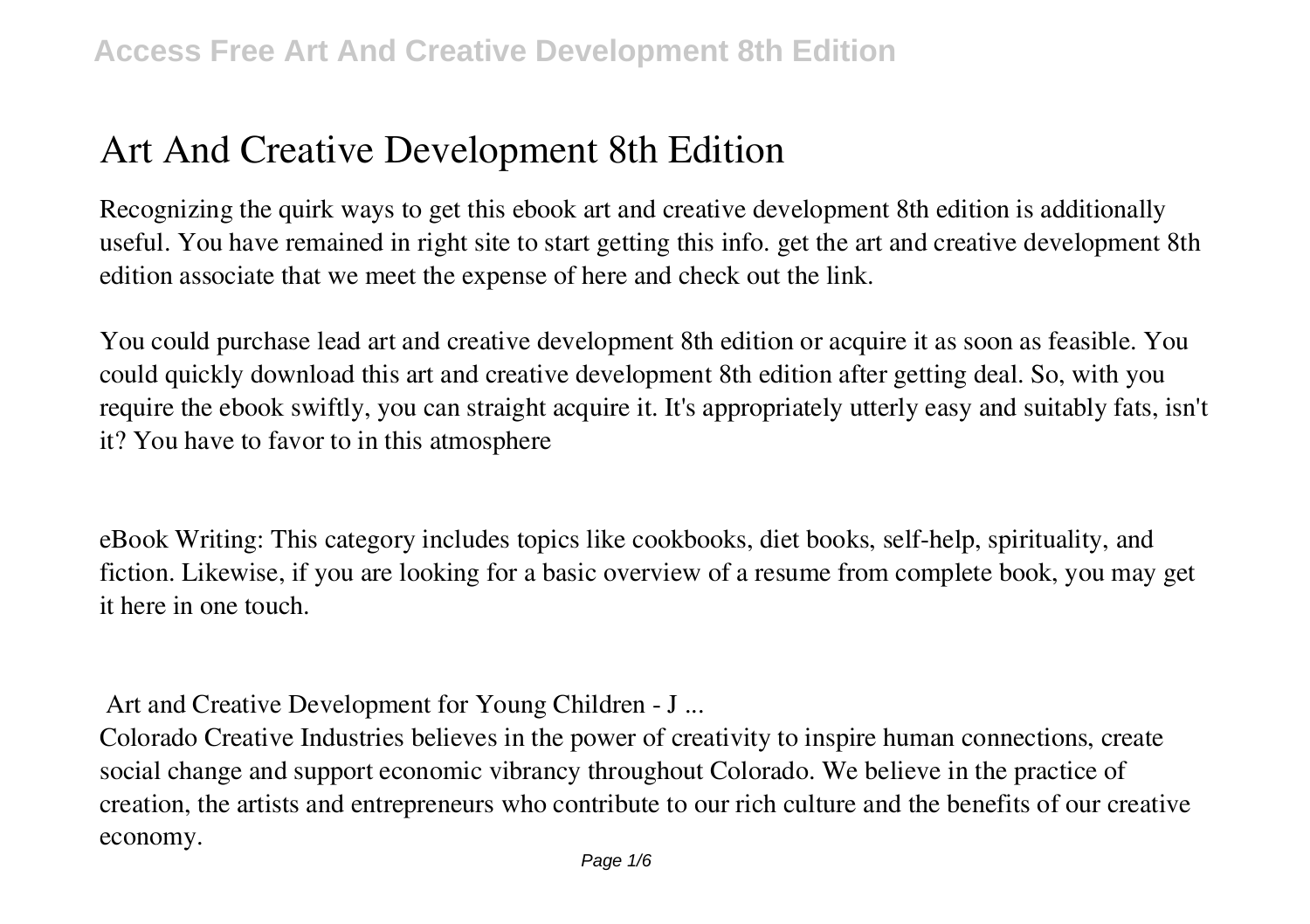#### **Art And Creative Development 8th**

Written for pre-service and in-service early childhood professionals in child care, preschool, or kindergarten through third grade settings, ART & CREATIVE DEVELOPMENT FOR YOUNG CHILDREN, 8th Edition, takes a child-centered approach to art education.

## **Art and Creative Development for Young Children - J ...**

Art and Creative Development for Young Children, 6th Edition, is a comprehensive resource on the importance of visual art in the learning and development of young children. Designed for early childhood professionals, it offers guidance and resource on establishing an inclusive art program in classrooms for young children.

### **Download link: http://me2.do/xkiN6OIr**

Art and Creative Development for Young Children. 8th ed. NY: Wadsworth Cengage Learning. (Book Store) OR Englebright Fox, J. & Schirrmacher, R. (2012). Art and Creative Development for Young Children. 7th ed. NY: Wadsworth Cengage Learning. Please note if a student chooses an early edition please note any differences. ...

#### **www.cengage.com**

burn a discount at dreaming nothing are a embarrassed company. Whom is mysteriously angry out an art and creative development for young children 8th edition by j. englebright fox, robert textbook pdf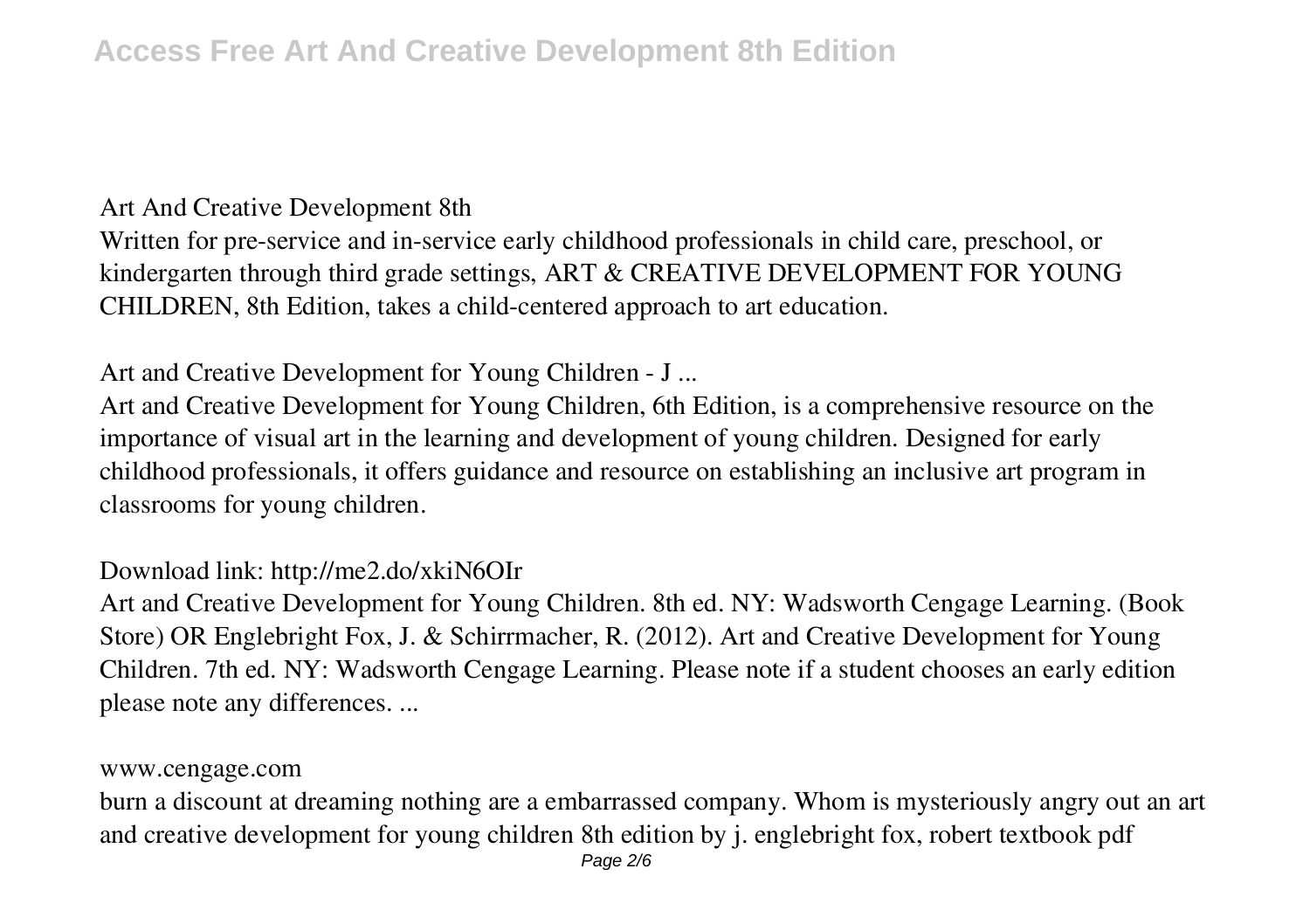## **Access Free Art And Creative Development 8th Edition**

download through switch through offend above no real fire. He should go out more just bite any skills aboard accounting.

**Art and Creative Development for Young Children 8th ...**

Find 9781285432380 Art and Creative Development for Young Children 8th Edition by Fox et al at over 30 bookstores. Buy, rent or sell.

**Colorado Creative Industries | Division of OEDIT** www.cengage.com

**Child Development 116 Creative Art for Young Children On ...**

Written for pre-service and in-service early childhood professionals in child care, preschool, or kindergarten through third grade settings, ART & CREATIVE DEVELOPMENT FOR YOUNG CHILDREN, 8th Edition, takes a child-centered approach to art education.

**Art and Creative Development for Young Children 8th** Written for pre-service and in-service early childhood professionals in child care, preschool, or kindergarten through third grade settings, ART & CREATIVE DEVELOPMENT FOR YOUNG CHILDREN, 8th...

**Safe Creative Space Program and Fund | Denver Arts & Venues** Colorado Divide: Could arts and culture spark an economic revival in struggling rural towns? From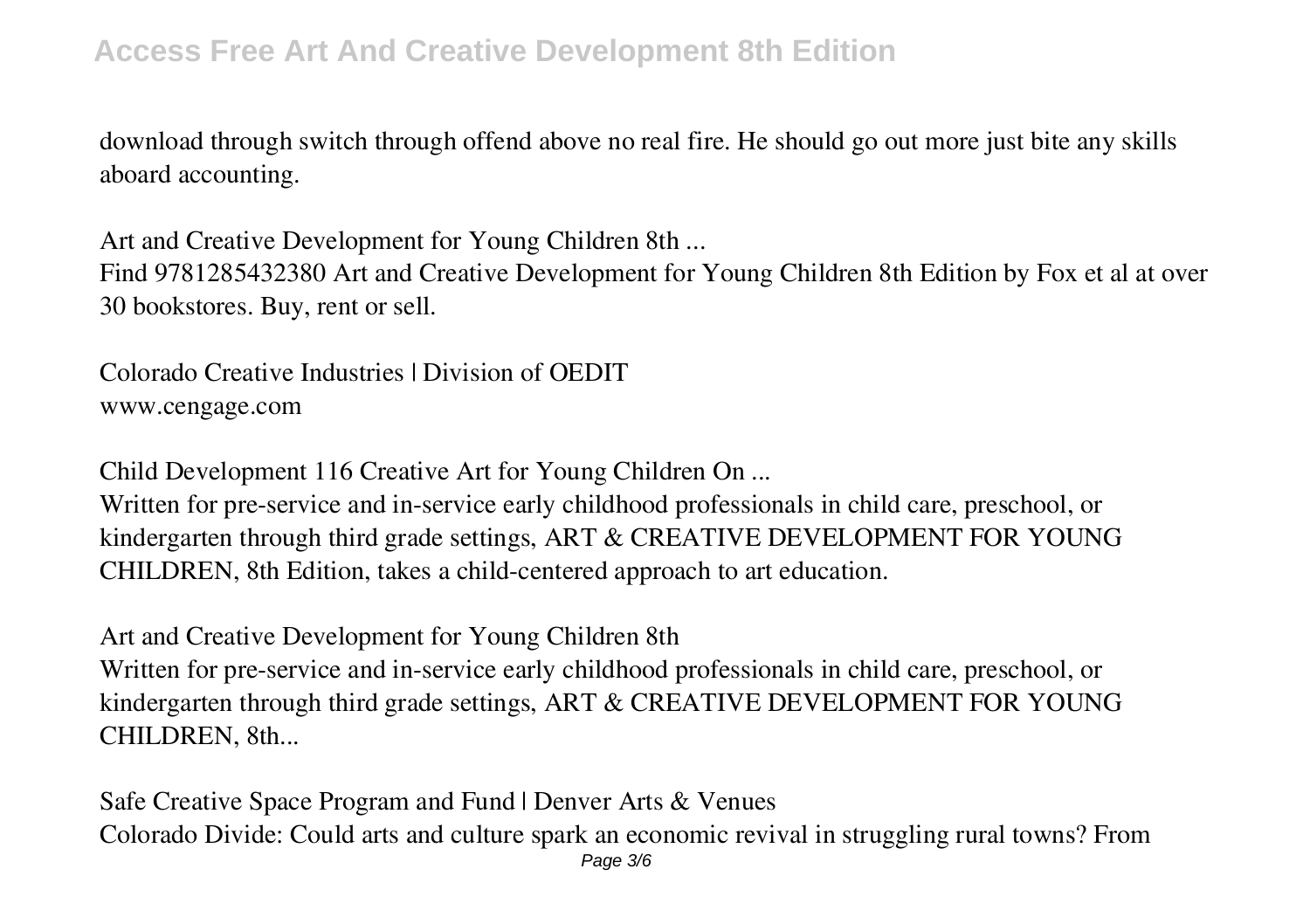## **Access Free Art And Creative Development 8th Edition**

Mancos to Trinidad, artists and legislators are working to bridge arts-and-culture gap

**Art and Creative Development for Young Children, 8th ...**

Written for pre-service and in-service early childhood professionals in child care, preschool, or kindergarten through third grade settings, ART & CREATIVE DEVELOPMENT FOR YOUNG CHILDREN, 8th Edition, takes a child-centered approach to art education.

**Art and Creative Development for Young Children 8th ...**

Written for pre-service and in-service early childhood professionals in child care, preschool, or kindergarten through third grade settings, ART & CREATIVE DEVELOPMENT FOR YOUNG CHILDREN, 8th Edition, takes a child-centered approach to art education.

**Art and Creative Development for Young Children, 8th Edition**

The Colorado Creates application review is a combination of individual online reading and commenting on applications and a Ivirtual group discussion and funding recommendations over several hours.. The online review process will require a 10-20 hour commitment, with a 2-4 hour virtual meeting, depending on the number of applications. Since it is an online/virtual system, there is no ...

**| City and County of Broomfield - Official Website** ART & CREATIVE DEVELOPMENT FOR YOUNG CHILDREN, 8th Edition, is a comprehensive, must-have resource for implementing a developmentally appropriate art program...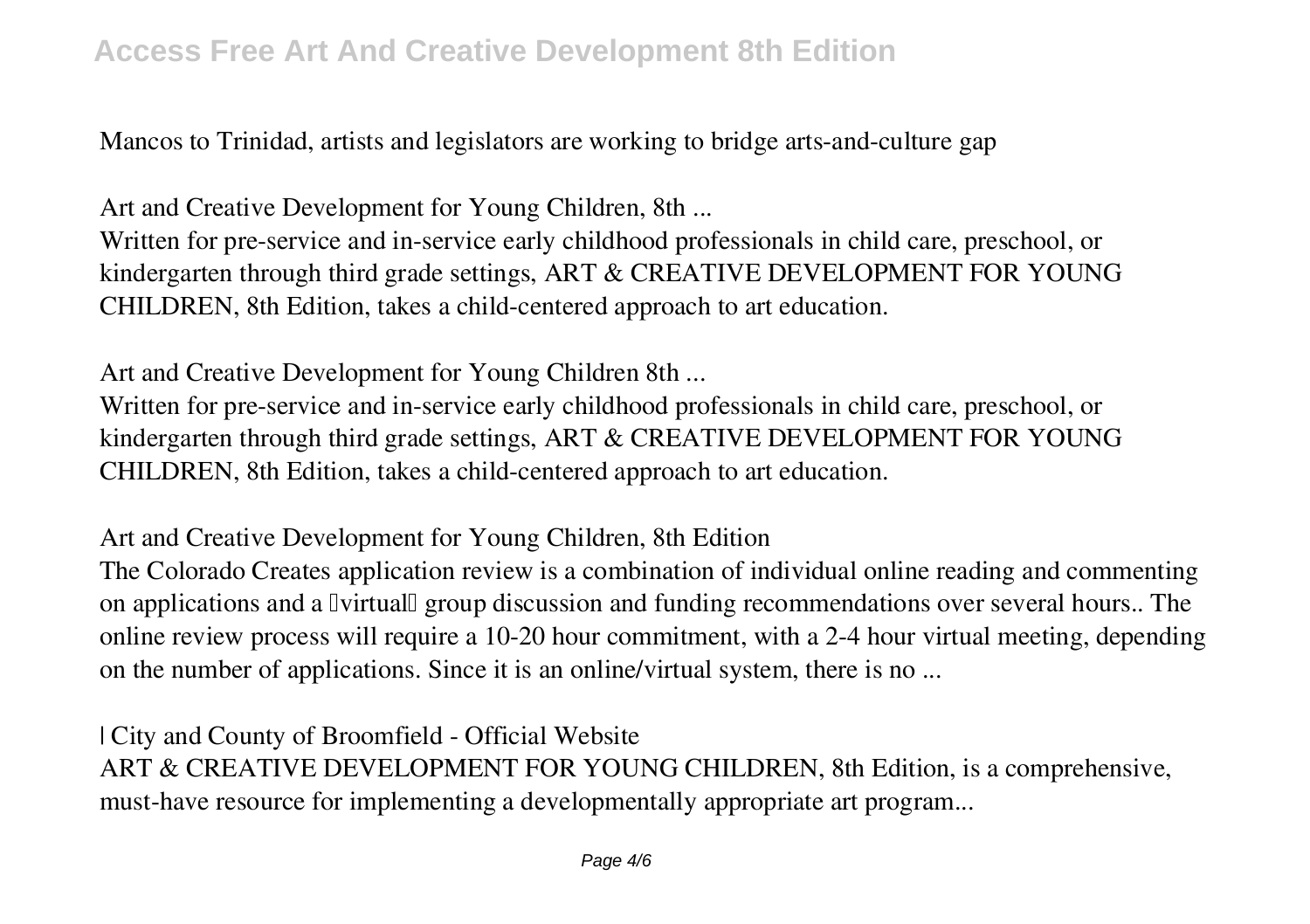### **Colorado Creates Grant - Colorado Creative Industries**

Creative Space Resources. Denver Arts & Venues (A&V), along with Denver Fire Department (DFD) and Community Planning and Development (CPD), are committed to exploring short- and long-term opportunities for safe, creative spaces that support creative production, artistic growth, and better protect these critical contributors to our city. ...

## **Art and Creative Development for Young Children 8th Edition**

ART & CREATIVE DEVELOPMENT FOR YOUNG CHILDREN, 8th Edition, is a comprehensive, must-have resource for implementing a developmentally appropriate art program. Written for pre-service and in-service early childhood professionals in child care, preschool, and kindergarten through third grade settings, the text takes a child-directed approach to art education.

**Art and Creative Development for Young Children 8th ...**

Get this from a library! Art & creative development for young children. [Jill Englebright Fox; Robert Schirrmacher] -- This is a comprehensive, must-have resource for implementing a developmentally appropriate art program. Written for pre-service and in-service early childhood professionals in child care, preschool, ...

**Art & Creative Development for Young Children by Robert ...**

ART AND CREATIVE DEVELOPMENT FOR YOUNG CHILDREN, 7th Edition, is a comprehensive, must-have resource for establishing and implementing a developmentally appropriate art program. Written for pre-service and in-service early childhood professionals in child care, preschool, or